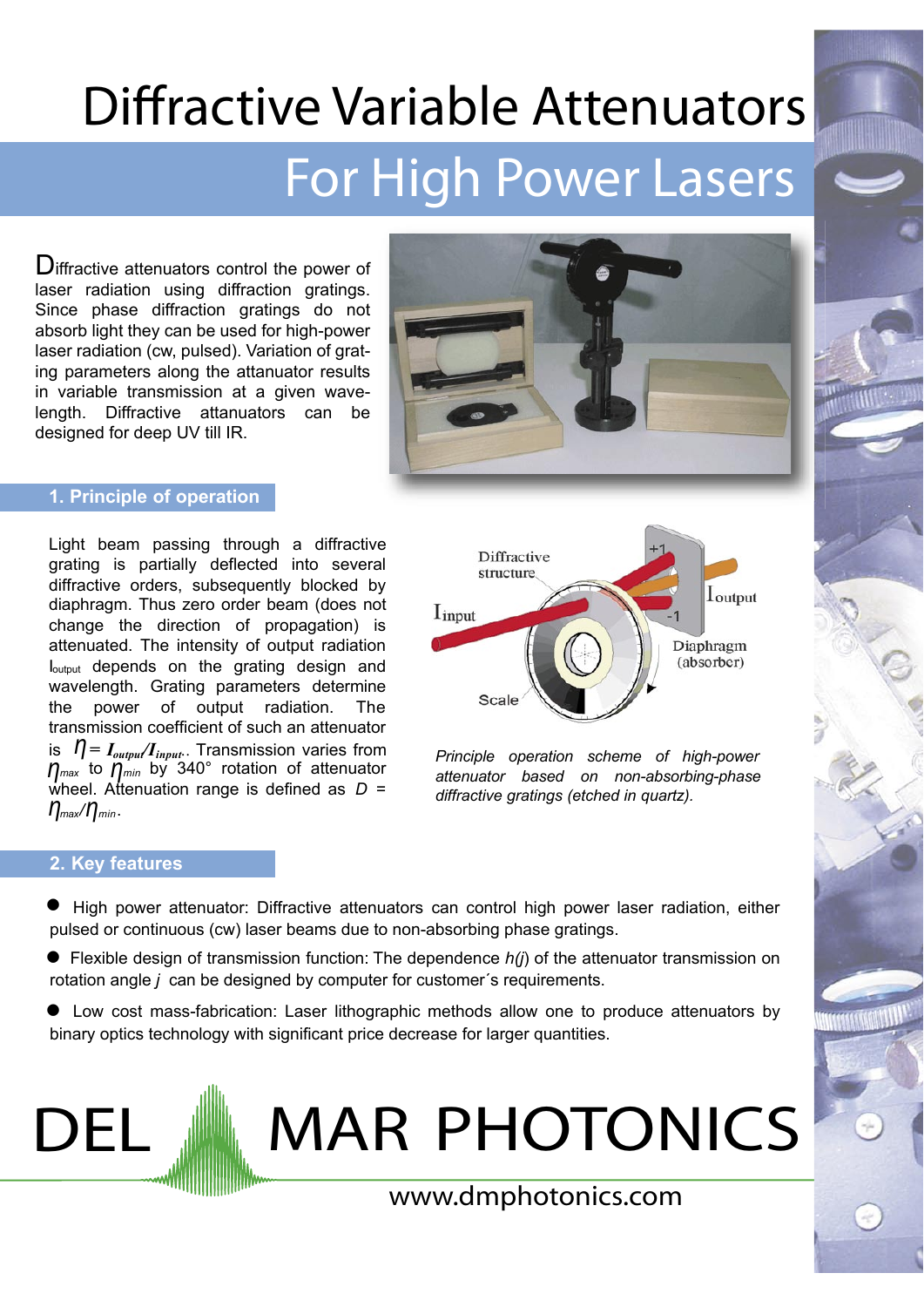### 3. Applications

Beam-modulators for high power lasers  $\bullet$ (Nd:YAG-, Argon-, Excimer-...)  $\rightarrow$  material processing, e.g. marking, scanner systems

Beam-splitters with adjustable splitting and attenuation  $\rightarrow$  lasercoefficient technology, photometry, optical research

Holography: Intensity modulation of beam with object/reference neglectible wavefront distortion.

Substrate

# **4. Specifications**



| - outside-, inside diameter  60 mm, 8mm |  |
|-----------------------------------------|--|
|                                         |  |
|                                         |  |
|                                         |  |
|                                         |  |
|                                         |  |
| - other wavelengths on request          |  |
|                                         |  |
| - deviation from linearity $\leq 5\%$   |  |
|                                         |  |
|                                         |  |

#### 5. Spectral response

Although diffractive attenuators are optimized for  $\lambda_0$ , they will operate over a larger spectral range  $(\lambda_0 \pm 15\%)$  with minor attenuation range decreasing. Thus 532nm attenuator with attenuation value  $D(\lambda_0)$ =20 can work at 633nm wavelength with  $D=10$ . Functional dependence of transmission function is remained the same. Notice that attenuator works also at 1/3 of design wavelength  $\lambda_0$ , however has nearly zero effect at  $\lambda_0/2$ .



# **MAR PHOTONICS**

4119 Twilight Ridge, San Diego, CA 92130, USA Tel:: (858) 876-3133 Fax:: (858) 630-2376 E-mail:: sales@dmphotonics.com URL:: www.dmphotonics.com